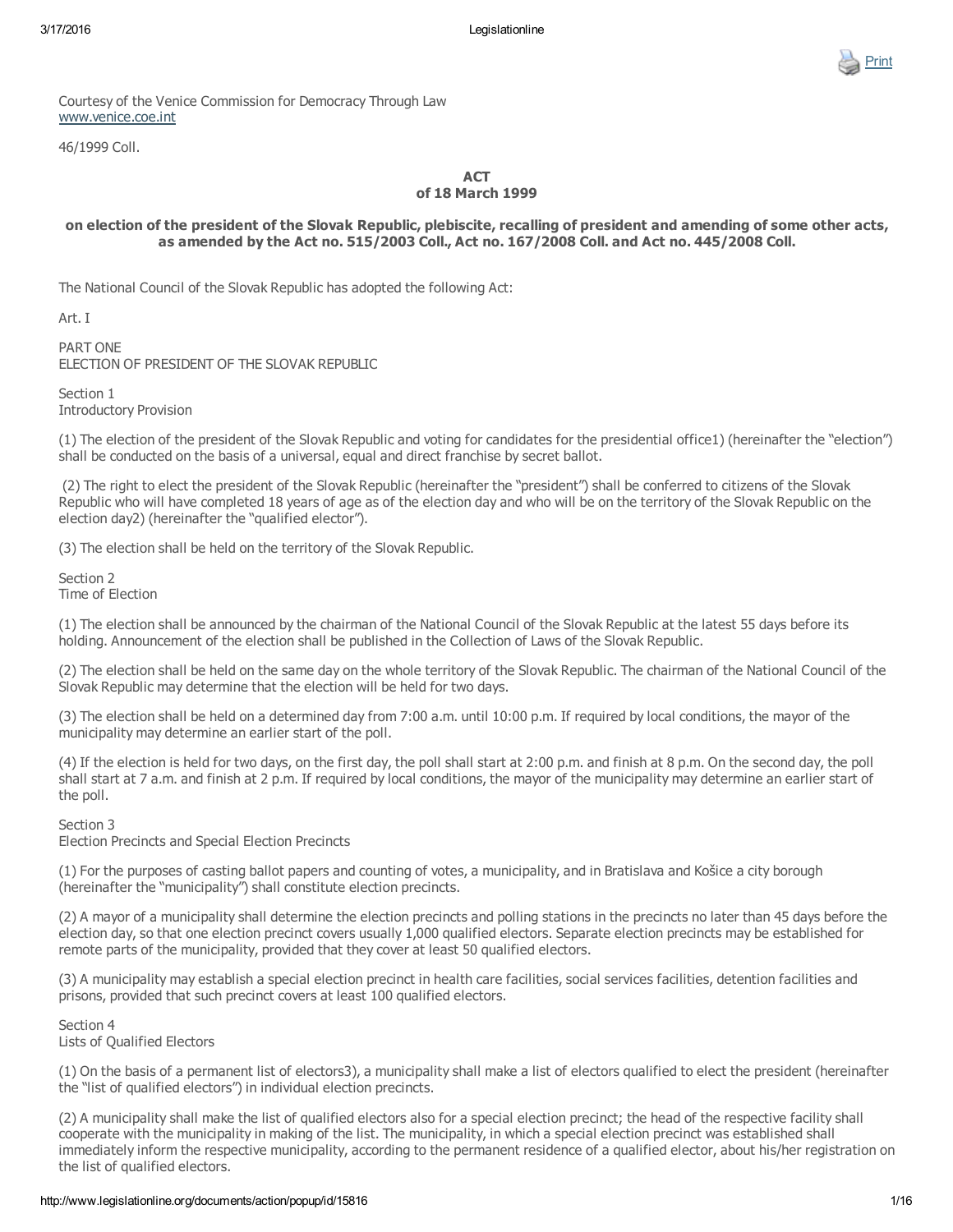(3) Soldiers of Armed Forces and members of Armed Security Corps and Armed Corps who are accommodated collectively shall be included on the list of qualified electors in the municipality, where their unit is located. The registration shall be made on the basis of documents submitted by their unit in a time limit determined by the mayor of the municipality. Registration on the list of qualified electors shall be valid only for the time of election. The municipality, where the unit is located, shall immediately inform the respective municipality, according to the permanent residence of the respective soldier or member, about his/her registration on the list of qualified electors. The municipality shall avoid establishment of election precincts, where the list of qualified electors includes only soldiers of Armed Forces and members of Armed Security Corps and Armed Corps.

(4) Qualified electors under Paragraphs 2 and 3 shall not be registered on the list of qualified electors in the respective election precinct according to their permanent residence.

(5) The municipality shall submit two counterparts of the list of qualified electors under Paragraphs 1 and 2 to the Precinct Election Committees no later than two hours before commencement of the poll.

(6) The Precinct Election Committee shall register, on the list of qualified electors, a citizen of the Slovak Republic who does not have permanent residence on the territory of the Slovak Republic and comes to a polling station on the day of election; the committee shall make a note about his/her registration on the list of qualified electors in his/her Slovak travel document4).

(7) The Precinct Election Committee shall register an individual on the list of qualified electors

a) based on a judicial decision,5)

b) based on an poll card,

c) if he/she proves by his/her identity card to have permanent residence at the place, which falls under the election precinct.

Section 5 Poll card

(1) After announcement of election, a municipality shall issue a poll card to a qualified elector, who will not be able to vote in the election precinct, where he/she is registered on the list of qualified electors, upon his/her request, and it shall delete him/her from the list of qualified electors. His/her deletion shall be valid only for the time of his/her voting based on the poll card.

(2) The poll card shall authorise the elector for his/her registration on the list of qualified electors in any election precinct; his/her registration shall be valid only for the time of his/her voting.

(3) In police arrest cells, detention facilities or places of disciplinary imprisonment, and in prisons, where no special election precinct was established, the exercise of the right to vote by qualified electors, based on poll card, shall be secured by a Precinct Election Committee, in whose ward such facility is located, in cooperation with the head of the respective facility. The size of the election precinct does not have to be observed in this case. If a qualified elector is brought in, and if possible, the respective police unit or military police unit shall enable the brought individual to exercise his/her right to vote.

Section 6 Election Authorities

(1) The following election authorities shall be established for the purposes of the election:

a) The Central Election Committee for the election of the president of the Slovak Republic (hereinafter the "Central Election Committee"),

b) District Election Committees for the election of the president of the Slovak Republic (hereinafter the "District Election Committee"), c) Precinct Election Committees for the election of the president of the Slovak Republic (hereinafter the "Precinct Election Committee").

(2) Only a qualified elector may become member of a Committee. However, a candidate for the presidential office may not become its member.

(3) A member of a Committee shall undertake his/her office upon signing the following oath: "On my honour I pledge to discharge my office conscientiously and impartially and to observe the laws and other legal regulations.".

(4) A Committee shall have the quorum only if an absolute majority of all its members is present. Any decision shall be deemed adopted if an absolute majority of the present members voted for it. If the number of votes is equal, the proposal shall be deemed refused.

(5) At its first meeting, a Committee shall select its chairman and vice-chairman. If no agreement is reached, the chairman and vicechairman shall be selected by a lot. Drawing of lots shall be conducted be a Committee's registrar.

(6) If the office of a Committee's member is terminated, the chairman shall call a substitute. The office of a member of the Committee shall terminate upon the day of delivery of a written notice sent by a political party, political movement or a coalition of political parties and political movements or by a petition committee, which appointed the member, or upon the day of delivery of a written notice on resignation sent by the member to the chairman.

(7) For the purposes of processing the election results, the Statistical Office of the Slovak Republic shall establish professional (reporting) units for the Central Election Committee and the District Election Committees. Members of professional (reporting) units shall take the oath with the wording and in the manner stipulated in Paragraph 3.

Section 7 Central Election Committee

(1) Each political party and political movement represented in the National Council and a petition committee whose proposal was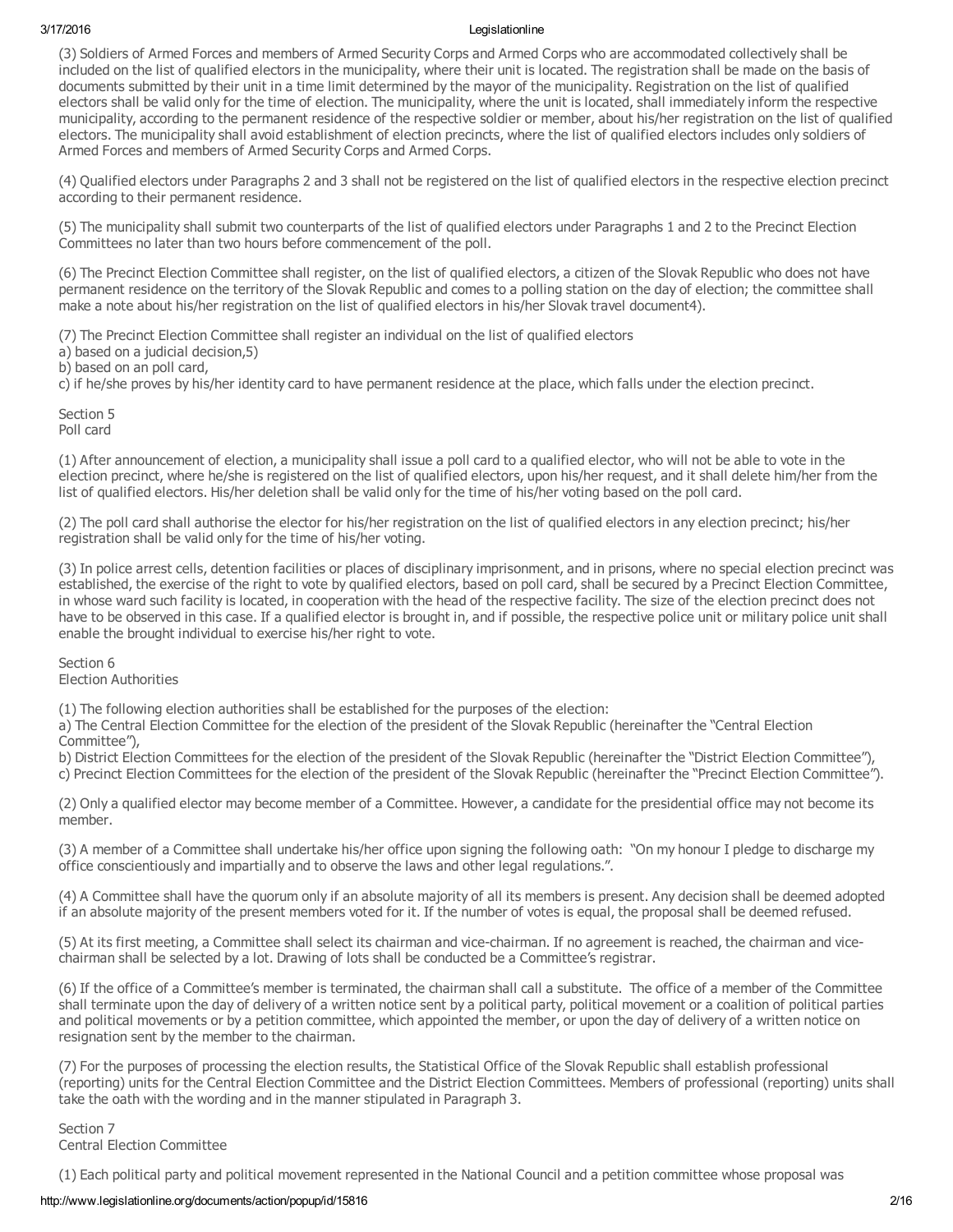approved (Section 11 § 2) shall inform the Prime Minister of the Slovak Republic, no later than 35 days before the election day, about the name, surname and permanent residence of one member of the Central Election Committee and one substitute member.

(2) The first meeting of the Central Election Committee shall take place no later than 30 days before the election day; the meeting shall be convoked by the Prime Minister of the Slovak Republic.

(3) The Central Election Committee shall

a) oversee preparedness of subordinate committees for fulfilment of the tasks under this Act,

b) decide on complaints about procedure of the District Election Committees,

c) discuss information provided by the Ministry of Interior of the Slovak Republic about organisational and technical preparation of the election and it shall propose taking of measures,

d) discuss information provided by the Statistical Office of the Slovak Republic about preparation of processing of the election results, e) find out the election results,

f) issue minutes on the election results and announce the results,

g) approve presence of other individuals during counting of votes in the Precinct Election Committees and the District Election Committees.

(4) The Ministry of Interior of the Slovak Republic shall establish a professional and administrative unit that will assist in fulfilment of the tasks of the Central Election Committee.

Section 8 District Election Committee

(1) Each political party, political movement under Section 7 § 1 and a petition committee whose proposal was approved (Section 11 § 2) shall inform the head of the District Office, no later than 30 days before the election day, about the name, surname and permanent residence of one member of the District Election Committee and one substitute member.

(2) The District Election Committee must have at least five members. Should the District Election Committee not have the determined number of members or should its number be less than five and should there be no substitute, the missing members shall be appointed by the head of the District Office from among qualified electors.

(3) The first meeting of the District Election Committee shall take place no later than 25 days before the election day; the meeting shall be convoked by the head of the District Office.

(4) The District Election Committee shall

a) oversee preparedness of the Precinct Election Committees for fulfilment of tasks under this Act,

b) decide on complaints about procedure of the Precinct Election Committees,

c) discuss information about securing of activities of its professional (reporting) unit,

d) oversee finding out of election results in the election precincts; request the Precinct Election Committees for explanations or other information and upon agreement with the Precinct Election Committee it can correct the found mistakes on its own or request the Precinct Election Committee to correct the found mistakes,

e) find out the election results,

f) issue minutes on the election results and submit them to the Central Election Committee.

(5) The ward of the District Election Committee shall be the same like the territory under the District Office.

Section 9 Precinct Election Committee

(1) Each political party, political movement under Section 7 § 1 and a petition committee whose proposal was approved (Section 11 § 2) shall inform the mayor of the municipality, no later than 30 days before the election day, about the name, surname and permanent residence of one member of the Precinct Election Committee and one substitute member.

(2) The Precinct Election Committee must have at least five members. Should the Precinct Election Committee not have the determined number of members or should its number be less than five and should there be no substitute, the missing members shall be appointed by the mayor of the municipality from among qualified electors.

(3) The first meeting of the Precinct Election Committee shall take place no later than 23 days before the election day; the meeting shall be convoked by the mayor of the municipality.

(4) The Precinct Election Committee shall

a) secure a due course of the poll, above all, it shall oversee correct casting of ballot papers and secure tidiness of the polling station and its surroundings,

b) assess validity of ballot papers,

c) count ballot papers and votes,

d) issue minutes on the course and result of voting in the election precinct and submit it to the respective District Election Committee, e) fulfil other tasks assigned by the District Election Committee or by the Central Election Committee.

Section 10 Committee's Registrar

(1) A Committee's registrar shall secure organisational and administrative matters related to preparation and course of meetings of an Election Committee. He/she shall participate in meetings of a Committee and constitute a nonvoting member.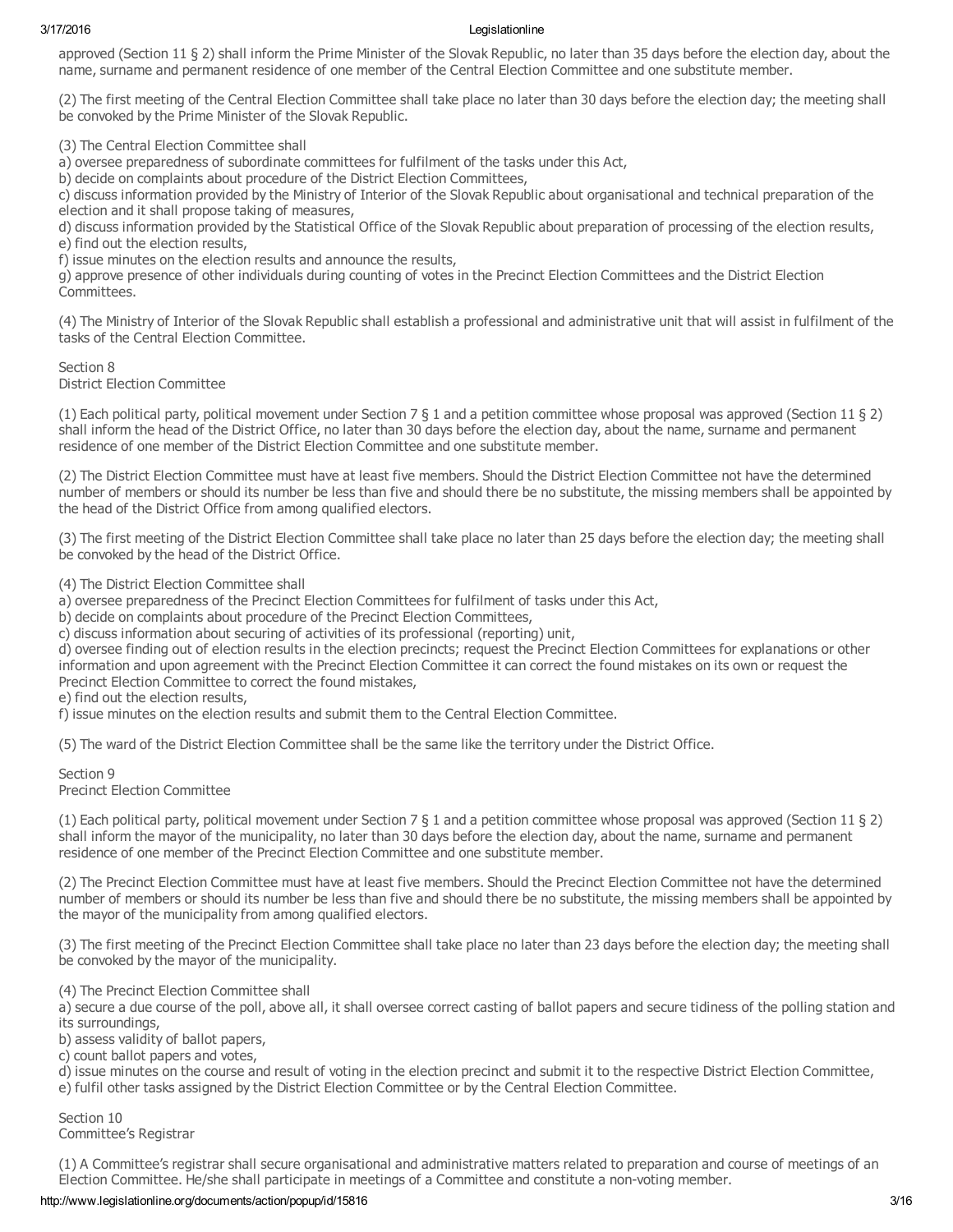(2) The registrar

a) of the Central Election Committee shall be appointed and recalled by the Government of the Slovak Republic,

b) of the District Election Committee shall be appointed and recalled by the head of the District Office from among employees of the District Office,

c) of the Precinct Election Committee shall be appointed and recalled by the mayor of the municipality usually from among employees of the municipality.

(3) The registrar of the Central Election Committee shall be appointed by the Government of the Slovak Republic no later than 45 days before the election day, the registrar of the District Election Committee shall be appointed by the head of the District Office no later than 40 days before the election day and the registrar of the Precinct Election Committee shall be appointed by the mayor of the municipality no later than 40 days before the election day. The registrar shall take an oath with the wording and in the manner stipulated in Section 6 § 3.

Section 11 Candidates for Presidential Office

(1) A proposal of a candidate for the presidential office6) shall include

a) the candidate's name, surname and degree,

b) the candidate's age and NHS-number,

c) the candidate's profession,

d) the address of the candidate's permanent residence,

e) the candidate's declaration that he/she agrees with his/her candidature and meets the requirements for being elected as a president7).

(2) The chairman of the National Council of the Slovak Republic shall examine, within seven days from delivery of a proposal for a candidate for the presidential office6), whether the proposal includes the data stipulated by law; in case of a petition, he/she shall examine whether it meets the requirements under Paragraph 1, as well as whether the petition meets the requirements stipulated by a separate act8) and whether it is clear from each petition sheet that the petition is written in support of a concrete candidate. Should the proposal meet the requirements stipulated by law, the chairman of the National Council of the Slovak Republic shall admit the proposal; otherwise he/she shall dismiss it. The chairman of the National Council of the Slovak Republic shall deliver, within 24 hours, a notification about the proposal's admission or dismissal to candidates for the presidential office to the address stated by individual candidates, otherwise to the address of their permanent residence.

(3) The chairman of the National Council of the Slovak Republic shall notify the Ministry of Interior of the Slovak Republic of proposals for candidates for the presidential office, of the name, surname and degree of candidates, of their age, profession and address of permanent residence on the day following after the day of receipt of individual proposals.

(4) Should a proposal for a candidate for the presidential office be dismissed, the respective candidate can file a petition for a decision on admission of his/her proposal for a candidate for the presidential office with the Supreme Court of the Slovak Republic. The petition can be filed within three days from the day of delivery of the notification sent by the chairman of the National Council of the Slovak Republic about dismissal of a proposal for a candidate for the presidential office.

Section 12 Resignation of Candidature

A candidate for the presidential office can resign his/her candidature in writing before commencement of the first round. He/she shall deliver his/her declaration of resignation to the chairman of the National Council. The chairman of the National Council of the Slovak Republic shall notify the Ministry of Interior of the Slovak Republic and the Central Election Committee of this fact. The Central Election Committee shall immediately notify of this fact the Precinct Election Committees by means of the District Election Committees. The Precinct Election Committees shall notify the qualified electors.

Section 13 Ballot Papers

(1) There shall be issued one common ballot paper for all candidates for the presidential office. The candidates shall be stated on the ballot paper in alphabetical order and there must be stated their name, surname and degree, age, profession and the municipality, where they have their permanent residence.

(2) The ballot paper must include a stamp of the Central Election Committee, an official stamp of the municipality and a small frame in front of each candidate's surname for marks to be made during the poll.

(3) The Ministry of Interior of the Slovak Republic shall secure issuance of the necessary number of ballot papers and their delivery to municipalities.

(4) On the election day, the municipality shall secure delivery of ballot papers to all Precinct Election Committees no later than two hours before commencement of the poll.

(5) A qualified elector shall receive a ballot paper in a polling station on the election day.

Section 14 Informing of Qualified Electors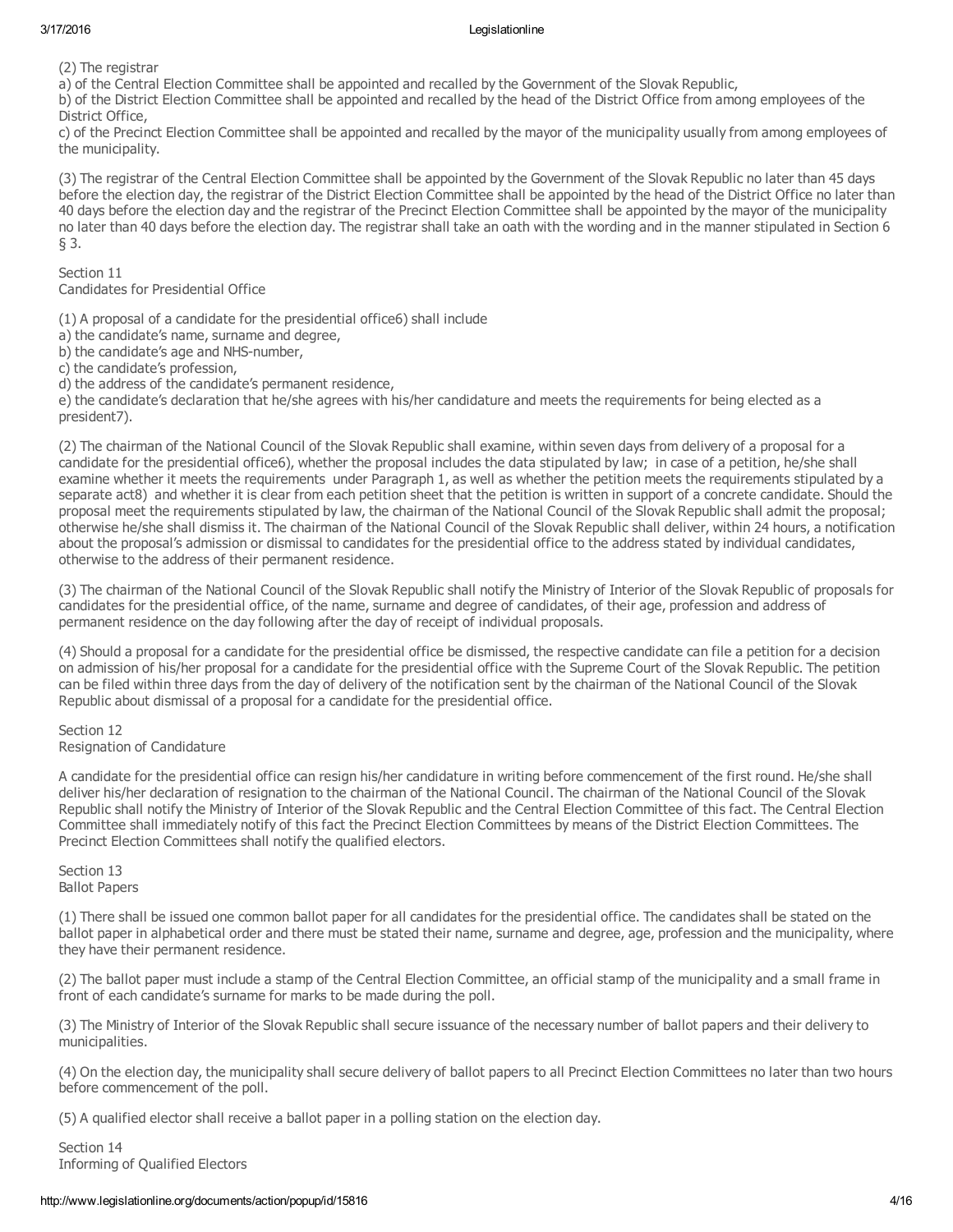(1) No later than 40 days before the election day, the municipality shall inform about the established election precincts, polling stations and the election hours in the manner usual for the municipality.

(2) No later than 20 days before the election day, the municipality shall send a notification to each elector registered on the permanent list of electors3), in which it shall state the election hours, the election precinct and the polling station, in which the qualified elector can vote; in the notification, it shall also point out the elector's obligation to prove his/her identity before voting by an identity card and it shall provide a brief description how to mark a ballot paper.

(3) Should a candidate for the presidential office have resigned his/her candidature (Section 12), or should a candidate for the presidential office have died, after issuance of ballot papers, the Precinct Election Committee shall notify the qualified electors of this fact by posting a notice in a polling station.

Election Campaign Section 15

(1) The election campaign (hereinafter the "campaign") shall start 15 days and terminate 48 hours before the election. The campaign shall be mean the activities of candidates, political parties and movements or other entities in support of a candidate's election including advertisements and advertising by means of the radio and television broadcasting under Paragraphs 4 and 5, mass media9), billboards, posters and other information carriers10).

(2) Conducting of campaigns outside the time stipulated in Paragraph 1 shall be prohibited.

(3) At the time of the campaign, each candidate shall have the same access to the mass media.

(4) For the campaign under Paragraph 1, the Slovak Radio and the Slovak Television shall reserve maximally one hour of the broadcasting time per candidate, and maximally 10 hours of the broadcasting time in total, in a manner securing that none of the candidates is disadvantages by determination of the broadcasting time. Any claim to the broadcasting time must be filed at the latest five days before commencement of the campaign, otherwise it shall be forfeited. The Slovak Television and the Slovak Radio shall secure a clear marking and separation of this broadcasting from other programmes.

(5) A licence holder for the radio or television broadcasting (hereinafter the "licence holder") can reserve maximally one hour of the broadcasting time per candidate and maximally 10 hours of the broadcasting time in total. Licence holders shall secure a clear marking and separation of this broadcasting time from other programmes by informing the public that this is a paid political advertising.

(6) Payment for use of the telecommunication means11) shall be provided to the Slovak Radio and the Slovak Television from the State budget of the Slovak Republic according to the extent of the broadcasting time provided under Paragraph 4.

(7) The costs of the campaign in the radio and television broadcasting of licence holders shall be paid by candidates or political parties and political movements, which proposed them. Licence holders shall be obliged to secure to all candidates the same conditions of purchase of the broadcasting time and the same prices and terms of payment.

(8) During the campaign, it shall be prohibited to broadcast the campaign in the times, which are reserved in the radio and television broadcasting for advertising, or to use the radio and television advertising for the campaign.

(9) Broadcasting of the reporting and political programmes shall not be deemed a campaign, provided that they are broadcasted in the manner and under the circumstances like outside the campaign time, and are in compliance with the valid program structure of programme operators.12) Programme operators shall be obliged to secure that the reporting and political programmes are balanced and impartial.

(10) Broadcasting of other programmes, except for the reporting and political programmes under Paragraph 9 and the programmes dedicated to the campaign under Paragraphs 4 and 5, which could influence the voting of electors to the benefit or detriment of a candidate, shall be prohibited during the campaign.

(11) Each candidate, who is subjected, during the campaign, to false or misinterpreted information and statements in the radio and television broadcasting and in the mass media, shall be entitled to react to them during the campaign. He/she shall exercise this right with a programme operator or editor-in-chief of the mass medium, which broadcasted or published such information or statement. The programme operator or editor-in-chief shall be obliged to provide the candidates for the presidential office with an equally valuable broadcasting time like the broadcasting time, during which the information or statement in question was broadcasted, and it shall be done in the course of the campaign.

(12) 48 hours before commencement of the voting and in the course of the voting, it shall be prohibited to publish or broadcast information about candidates to their benefit or detriment in the radio and television broadcasting and in the mass media, whether in oral, written, audio or visual form.

(13) In the course of the voting, it shall be prohibited to convince to vote for or against any of the candidates in the buildings, where the Precinct Election Committees are located and in their surroundings.

(14) Results of public opinion polls may be published no later than three days before the election day.

(15) Election Committees, members of their professional (reporting) units and registrars must not provide information about the course and partial results of the voting before signing the minutes.

(16) In the course of the voting, it is prohibited to publish results of the voting surveys.

## http://www.legislationline.org/documents/action/popup/id/15816 5/16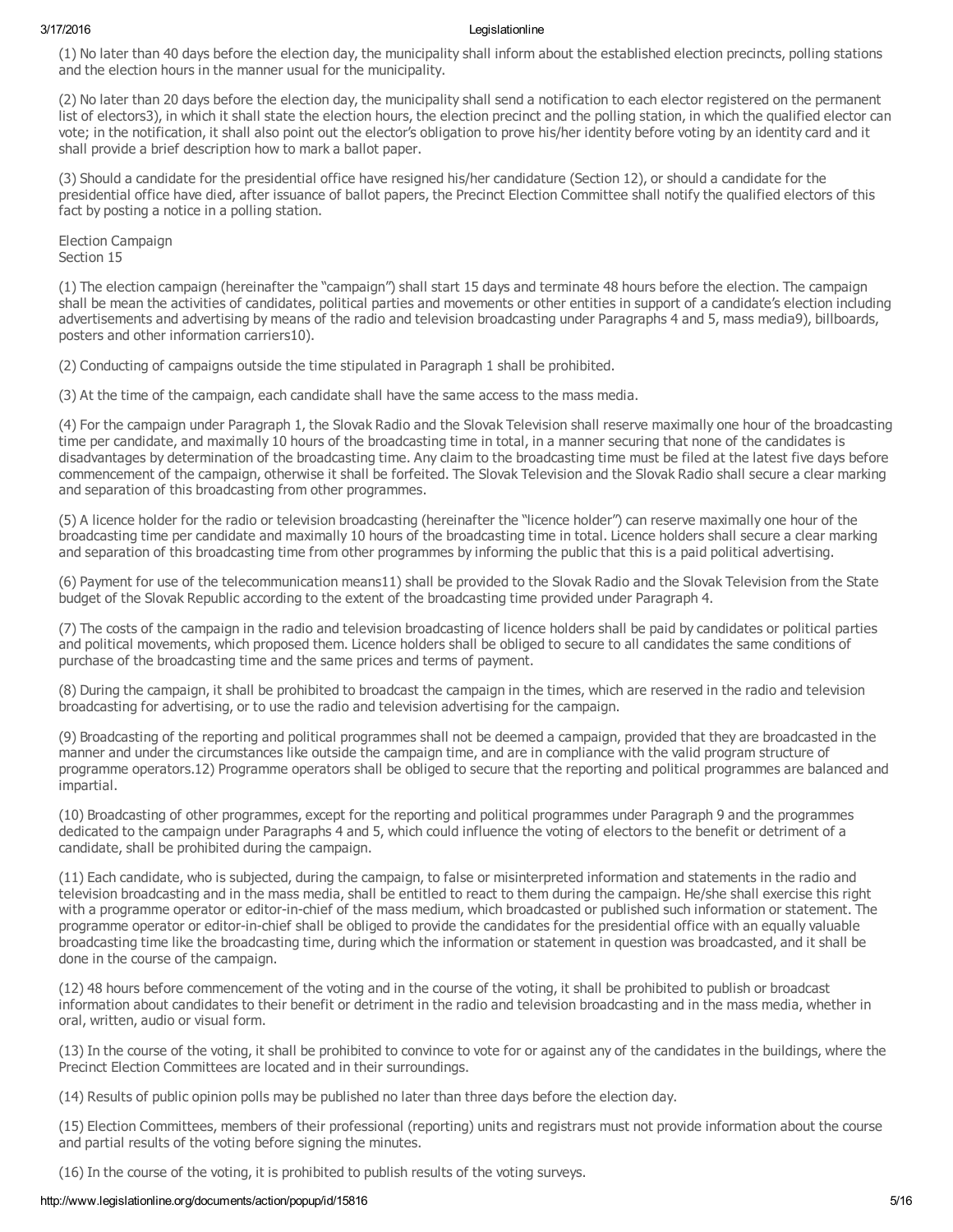(17) The Central Election Committee may publish also the preliminary voting results.

(18) Should there be held the second round of the election, the campaign shall commence upon announcement of results of the first round of the election by the Central Election Committee and it shall terminate 48 hours before holding of the second round of the election. Provisions of Paragraphs 2 – 17 shall apply accordingly also to the second round of the election, while the broadcasting time reserved by the Slovak Television and the Slovak Radio shall be two hours; candidates shall file their claims to the broadcasting time no later than 24 hours from announcement of the results of the first round of the election. A licence holder may reserve maximally two hours of the broadcasting time for the campaign before the second round of the election.

Section 16

Permissible Amount of Candidates' Costs of Promotion

A candidate for the presidential office may use maximally 132,775 EUR in total including the value added tax for his/her promotion during the campaign before the election.13) This amount shall include the amounts paid, or to be paid, by the candidate for the presidential office, including the amounts paid, or to be paid on behalf of the candidate for the presidential office by third persons. Should a commercial, advertisement or program be published or broadcasted free-of-charge or at a lower price elsewhere than in the Slovak Radio or the Slovak Television, their usual price shall be included in the above amount.

Section 17

For the purposes of this Act

a) promotion of a candidate for the presidential office shall mean any public notification aimed at his/her support or serving for his benefit, for which a reward was, or is to be, paid,

b) costs of promotion of a candidate for the presidential office shall mean a total of all pecuniary and other means estimable by money, used by a candidate for the presidential office for payment of paid advertisements or advertising in periodical press14), for payment of advertising or sponsoring of programmes in the radio or television broadcasting15), for payment of advertisements placed at public places and for payment of advertising programmes, posters, leaflets and other promotion materials and items, disregarding whether the payment obligation arose directly to the candidate for the presidential office or to third persons.

Section 18

Raising Funds for Promotion of Candidates for Presidential Office

(1) A candidate for the presidential office shall be entitled to obtain donations and other gratuitous performance in support of his/her candidature only from natural persons with permanent residence on the territory of the Slovak Republic, from legal entities with registered office on the territory of the Slovak Republic or from political parties and movements registered in the Slovak Republic.

(2) A candidate for the presidential office must not accept donation or other gratuitous performance from the State, State authorities and from the territorial self-government authorities

Section 19 Notification Obligation

(1) A candidate for the presidential office shall be obliged to keep records of all donations obtained for his/her promotion and about their donors and to notify the Ministry of Finance of the Slovak Republic in writing of the total amount of funds obtained for his/her promotion (Section 18 § 1), and of the total amount of money paid for his/her promotion (Section 16). In the written notification, the candidate for the presidential office shall state the name, surname, permanent residence and the value of a donation or gratuitous performance of each donor, in case that the donor is a natural person and the value of the donation exceeded 331 EUR, and the name, registered office and value of a donation or gratuitous performance of each donor, in case that the donor is a legal entity and the value of the donation exceeded 331 EUR.

(2) A publisher of the periodical press16), an operator of the radio and television broadcasting17), an operator of advertisements placed in public places18) and a natural person or legal entity that created an advertising programme, poster, leaflet or other promotion material or item in support of a candidate for the presidential office, shall be obliged to notify the Ministry of Finance of the Slovak Republic in writing of the amount of the funds paid by individual candidates for the presidential office for promotion under this Act (Section 17) that was published, broadcasted or created.

(3) A candidate for the presidential office and a natural person or legal entity shall submit the notification under Paragraphs 1 and 2 no later than 30 days from the election day.

(4) A natural person and legal entity under Paragraph 2 shall also state in the notification the amounts corresponding to a usual price of advertising, sponsored programmes, advertisements or other promotion materials or programmes that were published, broadcasted or created in support of individual candidates for the presidential office free-of-charge or at a lower price.

(5) Natural persons and legal entities under Paragraph 2 shall keep special records about the facts, to which their notification obligation under this Act applies.

(6) The day of publishing of a promotion material or programme by means of an information medium and the day of publishing of the created promotion material in support of a candidate shall be decisive for calculation of costs.

Section 20 Sanctions

(1) Should the Ministry of Finance of the Slovak Republic determine, based on the notification (Section 19 § 1), that a candidate for the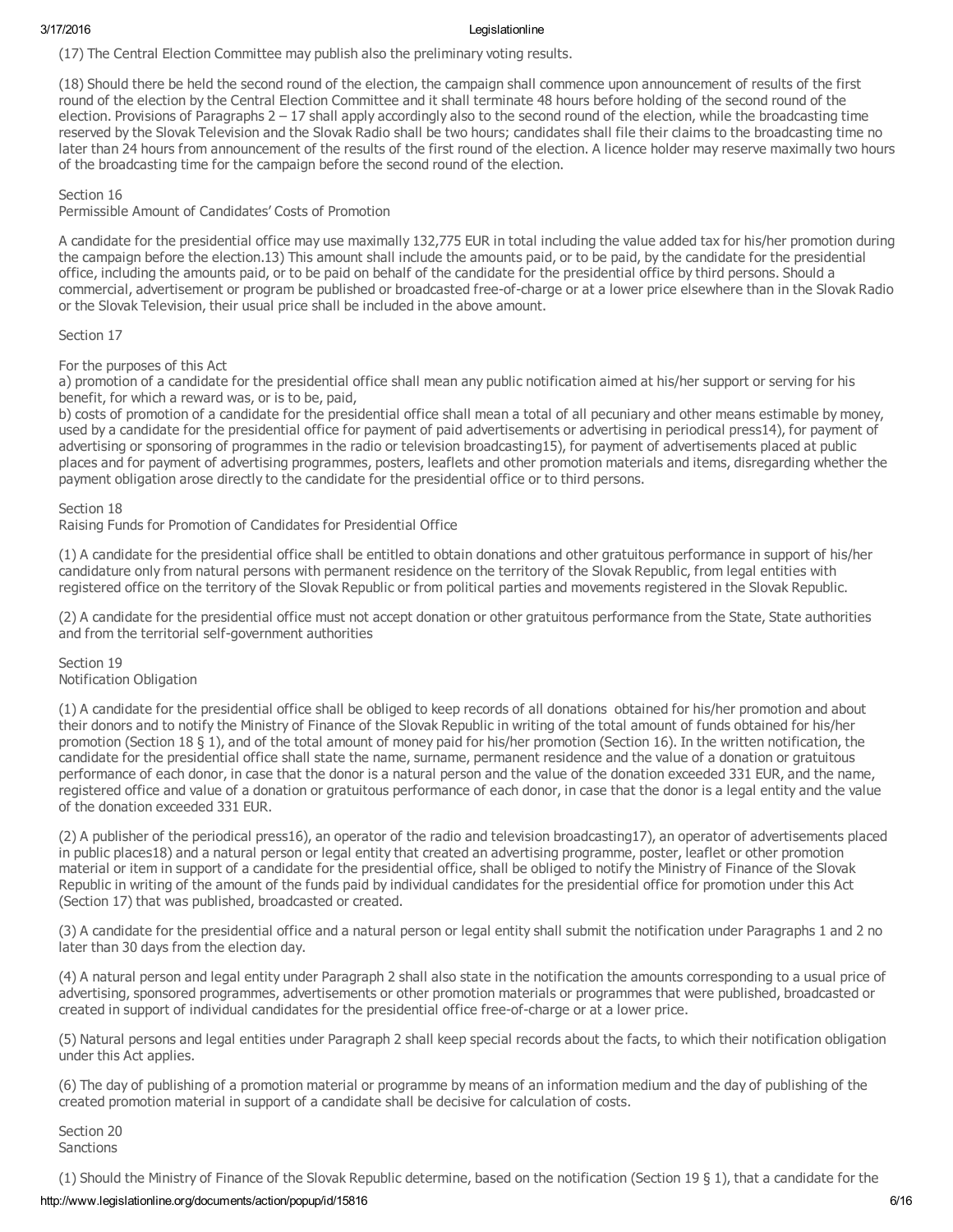presidential office exceeded the maximum permissible amount of the costs under Section 16, no later than two months from receipt of the notification under Section 19 §§ 2 and 3 it shall impose on the candidate for the presidential office a fine in the amount of ten times the amount by which he/she exceeded the maximum permissible amount of the costs under Section 16.

(2) The Ministry of Finance of the Slovak Republic shall impose a fine in the amount of up to 66,387 EUR on a candidate for the presidential office, natural person or legal entity who fails to fulfil the notification obligation (Section 19).

(3) An appeal against a decision on imposition of a fine shall not have dilatory effect.

Voting Procedure

Section 21

(1) A qualified elector shall appear before the Precinct Election Committee and vote personally. He/she may not be represented.

(2) After coming to a polling station, a qualified elector shall prove his/her identity and after registering himself/herself in both counterparts of the list of qualified electors, he/she shall obtain an empty official envelope with the national emblem of the Slovak Republic (hereinafter the "envelope") and a ballot paper from the Precinct Election Committee. Should the qualified elector fail to submit his/her identity card and should none of the members of the Precinct Election Committee know him/her, the Committee shall request him/her to prove his/her identity by testimony of two persons known to the Precinct Election Committee; should the elector fail to do so before the close of the poll, he/she shall not be allowed to vote.

(3) The Precinct Election Committee shall register a qualified elector, who appeared in the polling station with a poll card, on the list of qualified electors. The registration shall be signed by the chairman and two members of the Committee; the poll card shall be attached to the list of qualified electors. The Committee shall subsequently provide the qualified elector with a ballot paper and an empty envelope.

(4) After the qualified elector obtained a ballot paper and an empty envelope, he/she shall enter the polling booth designated for marking of ballot papers, denote the candidate for which he/she wishes to vote on the ballot paper and put the ballot paper in the envelope. Marking shall be done by making a cross in a small frame below the surname of the selected candidate. Other marking of a ballot paper shall not be taken into account.

(5) A qualified elector who is unable to mark the ballot paper personally due to being disabled or due to being unable to read or write, shall be entitled to take another qualified elector to the polling booth designated for marking of ballot papers, however not a member of the Precinct Election Committee, so that such person can mark the ballot paper on his/her behalf and put it in the envelope.

(6) After leaving the polling booth designated for marking of ballot papers, a qualified elector shall put the envelope to a ballot box in front of the Precinct Election Committee. The Committee shall not allow voting of a qualified elector who did not enter the polling booth.

(7) A qualified elector who is unable to come to a polling station and who stays, at the time of the poll, in the municipality, where he/she has permanent residence or who has a poll card, shall be entitled to request the Precinct Election Committee for being enabled to cast his/her vote in a mobile ballot box. In such case, the Precinct Election Committee shall send at least two of its members with a mobile ballot box, ballot papers and an envelope to the qualified elector; these members of the Precinct Election Committee shall secure secrecy of the voting.

(8) Should a qualified elector not be able to put the envelop in a ballot box personally due to being disabled, another qualified elector may do so on his/her behalf upon his/her request and in his/her presence, however this cannot be a member of the Precinct Election Committee.

Section 22

Provisions of a separate Act19) shall apply to preparation of polling stations, polling booths designated for marking of ballot papers, tidiness of polling stations, suspension of the voting and the close of the poll.

Section 23

Counting of Votes by Precinct Election Committee

(1) After the close of the poll, the chairman of the Precinct Election Committee shall order sealing up of unused ballot papers and envelopes and opening of the ballot box. Should the Precinct Election Committee have also used, upon request of citizens, a mobile ballot box, it shall mix the contents of both ballot boxes.

(2) The Precinct Election Committee shall take the envelopes with ballot papers out of the ballot box, count the envelopes and compare the number with records on the list of qualified electors. The Committee shall exclude all envelopes other than the ones under Section 21 § 2. It shall also exclude all ballot papers, which were not in envelopes.

(3) After taking the ballot papers out of the envelopes, the Committee shall exclude invalid ballot papers and determine the number of votes gained by each candidate.

(4) Each member of the Precinct Election Committee can see the ballot papers. The chairman of the Precinct Election Committee shall control the counting of votes.

(5) In the room, where the Precinct Election Committee counts votes, the following are entitled to be present apart from its members: the registrar of the Precinct Election Committee, members of superior Election Committees and members of their professional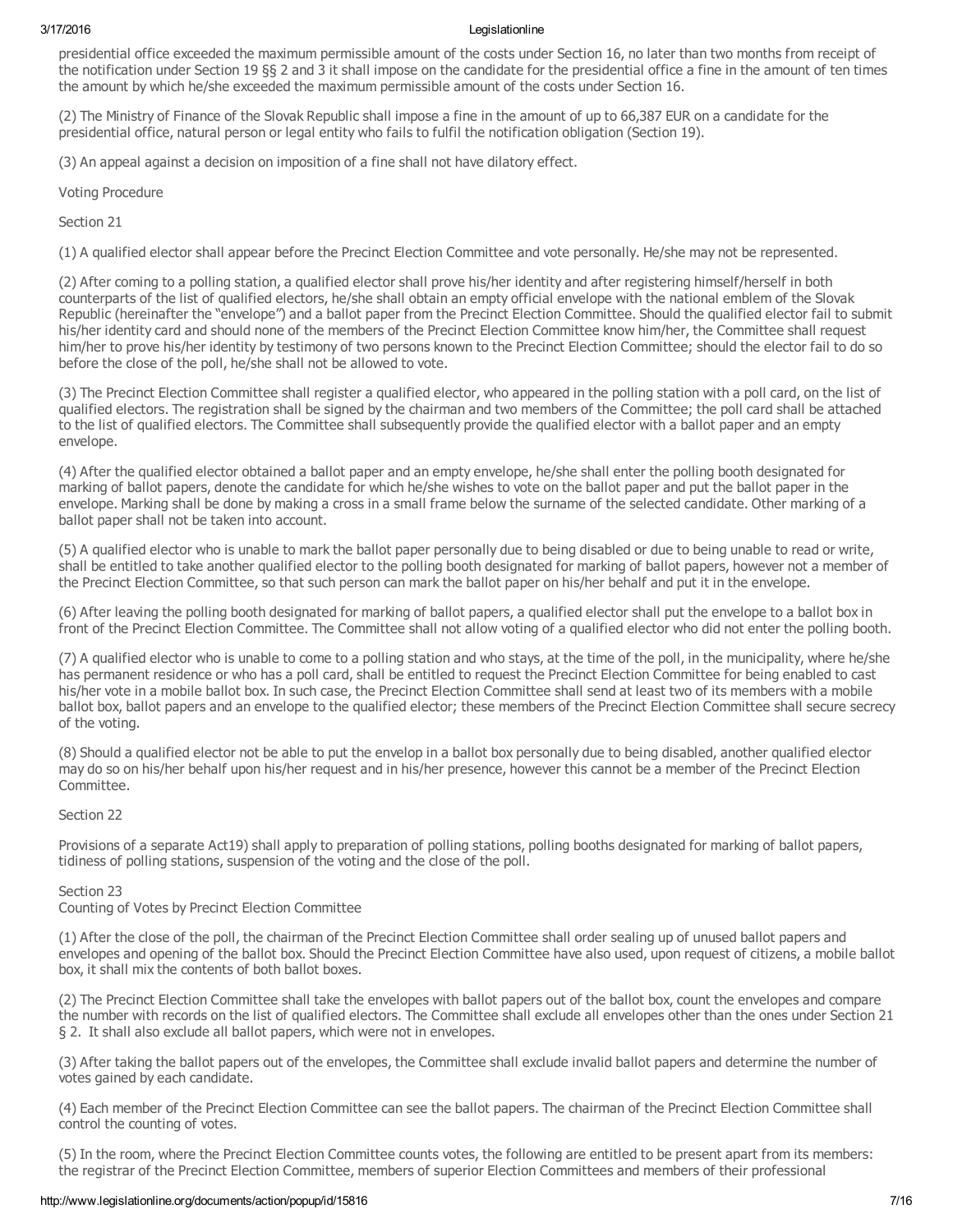(reporting) units, as well as the persons authorised by the Central Election Committee.

Section 24 Assessing Validity of Ballot Papers

(1) The ballot papers, which are not printed on the prescribed form shall be invalid. The ballot papers, on which more than one candidate is marked, or the ballot papers on which no candidate is marked shall also be invalid. The votes in support of candidates who resigned their candidature (Section 12) or died shall not be taken into account.

(2) Should there be more than one ballot paper in an envelope, the Precinct Election Committee shall exclude a ballot paper, on which no candidate is marked. Should there be more than one ballot paper in an envelope, on which the same candidate is correctly marked, the Precinct Election Committee shall count only one ballot paper. Should there be more than one ballot paper in an envelope, on which different candidates are marked, all ballot papers shall be deemed invalid.

(3) Should there arise doubts about validity of a ballot paper, a final decision on validity of the ballot paper shall be taken by the Precinct Election Committee.

Section 25

Minutes on the Course and Result of Voting in Election Precincts

(1) A Precinct Election Committee shall issue two counterparts of the minutes on the course and result of the voting in an election precinct, which shall be signed by the chairman, vice-chairman and other members of the Committee. Should any member of the Precinct Election Committee not sign the minutes, the reasons for not signing them shall be noted in the minutes.

(2) The minutes on the course and result of the voting in an election precinct shall state

a) the time of commencement and close of the poll, or its suspension, if such is the case,

- b) the number of qualified electors registered on the list of qualified electors in the election precinct,
- c) the number of qualified electors who obtained envelopes,

d) the number of cast envelopes,

e) the number of valid votes cast for all candidates together,

f) the number of valid votes cast for individual candidates,

g) the number of votes cast for a candidate, who is no longer eligible, and for a candidate who resigned his/her candidature.

# Section 26

Termination of Activities of Precinct Election Committee

(1) After counting the votes and signing both counterparts of the minutes on the course and result of the voting in an election precinct, the chairman of the Precinct Election Committee shall immediately deliver one counterpart of the minutes to the District Election Committee and he/she shall wait for its instruction for termination of activities.

(2) Should the chairman of the Precinct Election Committee fail to fulfil, upon request of the District Election Committee, the obligations under Paragraph 1 within 24 hours after the close of the poll, the District Election Committee shall deliver the results of the voting in other election precincts to the Central Election Committee.

(3) A Precinct Election Committee shall seal up the cast ballot papers, envelopes and the list of qualified electors and put them, together with other election documents, in custody of the municipality.

# Section 27

Collection of Voting Result by District Election Committee

A District Election Committee shall collect the voting results from individual Precinct Election Committees and verify completeness of the minutes of the Precinct Election Committees on the course and result of the voting in individual election precincts by means of its professional (reporting) unit. Only members of Committees, members of their professional (reporting) units, registrar and persons authorised by the Central Election Committee may be present in the above activity.

Section 28 Minutes of District Election Committee on Result of Voting

(1) A District Election Committee shall issue two counterparts of the minutes on the result of the voting; the minutes shall be signed by the chairman, vice-chairman and other members of the committee. Should any member of the District Election Committee not sign the minutes, the reasons for not signing them shall be noted in the minutes.

(2) The minutes of the District Election Committee on the result of the voting shall include

- a) the number of the election precincts and the number of the Precinct Election Committees, which delivered the result of the voting,
- b) the number of qualified electors registered on the lists of qualified electors,
- c) the number of qualified electors who obtained envelopes,

d) the number of cast envelopes,

- e) the number of valid votes cast for all candidates together,
- f) the number of valid votes cast for individual candidates,

g) the number of votes for a candidate, who is no longer eligible, and for a candidate who resigned his/her candidature.

(3) After signing both counterparts of the minutes on the result of the voting, the chairman of the District Election Committee shall

## http://www.legislationline.org/documents/action/popup/id/15816 8/16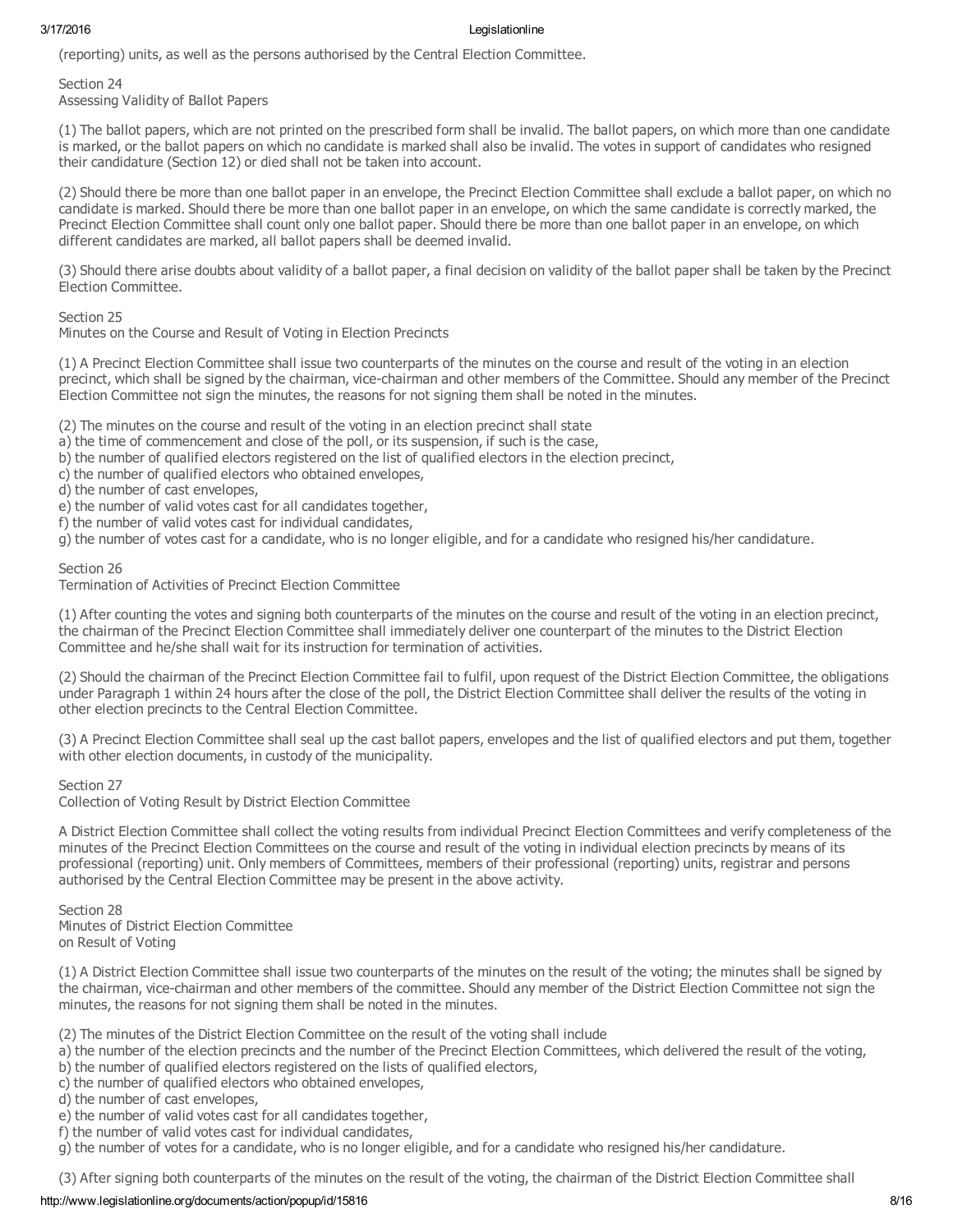immediately deliver one counterpart of the minutes to the Central Election Committee and he/she shall wait for its instruction for termination of activities. He/she shall put the other election documents in the custody of the municipality.

Section 29

Minutes of Central Election Committee on Election Result

(1) Based on the minutes of the Precinct Election Committees on the result of the voting, the Central Election Committee shall issue two counterparts of minutes, which shall be signed by the chairman, vicechairman and other members of the Central Election Committee. Should any member of the Central Election Committee not sign the minutes, the reasons for not signing them shall be noted in the minutes.

(2) The minutes on the result of the voting shall include

a) the number of districts,

b) the number of the District Election Committees, which delivered the minutes,

c) the number of the election precincts,

d) the number of the Precinct Election Committees, which submitted their minutes,

e) the number of electors registered on the lists of qualified electors in the election precincts,

f) the number of valid votes cast for all candidates together,

g) the number of votes for a candidate, who is no longer eligible, and for a candidate who resigned his/her candidature,

h) the order of candidates according to the number of valid votes obtained from qualified electors,

i) the name, surname and degree of a candidate, who was elected for the president, or information that none of the candidates obtained the necessary number of votes.

Section 30

Announcement of Election Results

(1) The Central Election Committee shall announce the result of the election. Announcement of the election results must include a) the name, surname and degree of the candidate, who obtained an absolute majority of valid votes of qualified electors and was elected for the president, or

b) an observation that with regard to the election results, there would be held the second round of the election; the names, surnames and degrees of the candidates, who qualified for the second round,

c) the order of other candidates and the number of valid votes obtained from qualified electors.

(2) After announcement of the election results, the Central Election Committee shall immediately deliver one counterpart of the minutes on the election results to the chairman of the National Council of the Slovak Republic.

(3) The Central Election Committee shall put the election documents in custody of the Ministry of Interior of the Slovak Republic.

Section 31 Second Round of Election

(1) If in the first round of election, none of the candidates obtained an absolute majority of valid votes from qualified electors, the second round of election shall be held in times determined in a decision of the chairman of the National Council of the Slovak Republic on announcement of election.20)

(2) Section 4 § 7, Sections 5, 12, 13, and Sections 15 30 shall apply to the second round of election.

(3) Municipalities shall inform electors of the time and venue of the second round of election in the manner usual for the municipality.

(4) After announcement of the results of the first round of election, a candidate for the presidential office can resign the candidature in writing; otherwise, Section 12 shall apply to resignation of the candidature.

PART TWO PLEBISCITE ANS RECALLING OF PRESIDENT

Section 32 Announcement of Plebiscite

(1) Announcement of the chairman of the National Council of the Slovak Republic about holding of a plebiscite on recalling of the president21) (hereinafter the "plebiscite") shall be promulgated in the Collection of Laws of the Slovak Republic.

(2) The announcement on holding of the plebiscite shall include

a) the day of approval of a decision issued by the National Council of the Slovak Republic, based on which the plebiscite is to be held, b) the day, or days, when the plebiscite is to be held; Section 2  $\S$  2 – 4 shall apply to determination of the time of the plebiscite.

Section 33 Right to Vote

Qualified electors shall have the right to vote in a plebiscite (Section 1 § 2).

Section 34 Plebiscite Precincts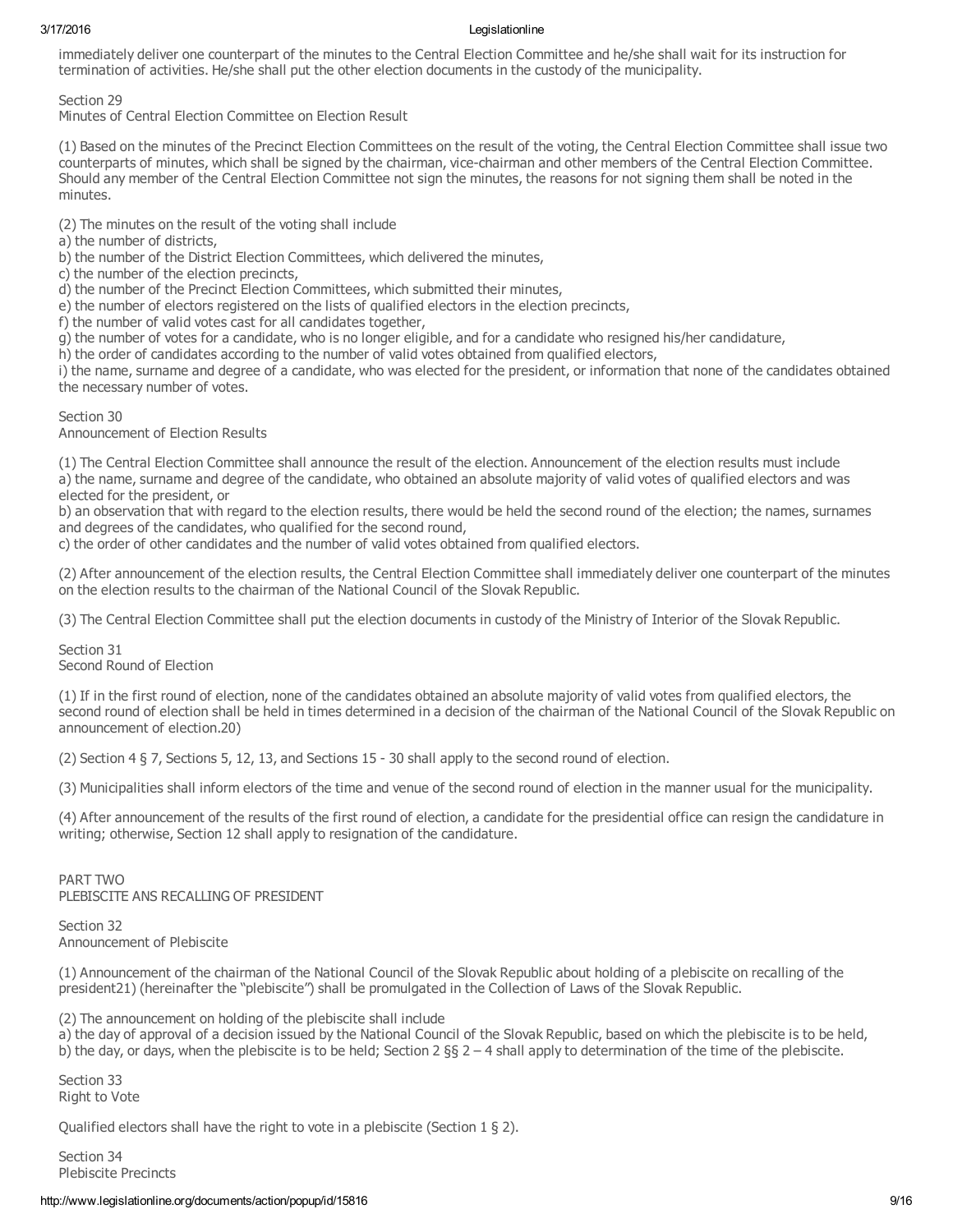Municipalities shall establish plebiscite precincts for the purposes of casting of ballot papers and counting of votes in the plebiscite (hereinafter the "plebiscite precincts"). Provisions of Section 3 §§ 2 and 3 shall apply to establishment of the plebiscite precincts.

Section 35 Plebiscite List

(1) Out of the permanent list of electors3), a municipality shall make a list of electors qualified for voting in a plebiscite (hereinafter the "plebiscite list") in individual plebiscite precincts.

(2) A municipality shall make a plebiscite list for a special plebiscite precinct; the head of the facility shall cooperate with the municipality in its preparation. A municipality, where a special plebiscite precinct was established, shall immediately inform the municipality, which is competent according to the permanent residence of a qualified elector, about his/her registration on the plebiscite list.

(3) Soldiers of Armed Forces and members of Armed Security Corps and Armed Corps who are accommodated collectively shall be included on the plebiscite list in the municipality, where their unit is located. The registration shall be made on the basis of documents submitted by their unit in a time limit determined by the mayor of the municipality. Registration on the plebiscite list shall be valid only for the time of the plebiscite's holding. The municipality, where the unit is located, shall immediately inform the respective municipality, according to the permanent residence of the respective soldier or member, about his/her registration on the plebiscite list. The municipality shall avoid establishment of plebiscite precincts, where the plebiscite list includes only soldiers of Armed Forces and members of Armed Security Corps and Armed Corps.

(4) Qualified electors under Paragraphs 2 and 3 shall not be registered on the plebiscite list in the respective plebiscite precinct according to their permanent residence.

(5) The municipality shall submit two counterparts of the plebiscite list under Paragraphs 1 and 2 to the Precinct Plebiscite Committees no later than two hours before commencement of the voting.

(6) The Precinct Plebiscite Committee shall register, on the plebiscite list, a citizen of the Slovak Republic who does not have permanent residence on the territory of the Slovak Republic and comes to a plebiscite station on the day of the plebiscite's holding; the Committee shall make a note about his/her registration on the plebiscite list in his/her Slovak travel document.

(7) A Precinct Plebiscite Committee shall register an individual on the plebiscite list in its precinct

- a) based on a judicial decision,3)
- b) based on a plebiscite card,

c) if he/she proves by his/her identity card to have permanent residence at the place, which falls under the plebiscite precinct.

Section 36 Plebiscite Card

(1) Upon his/her request, a municipality shall issue a plebiscite card to a qualified elector, who will not be able to vote in the plebiscite precinct, where he/she is registered on the plebiscite list and it shall simultaneously delete him/her from this list with a note stating that he/she was provided with a plebiscite card.

(2) The plebiscite card shall authorise the elector for his/her registration on the plebiscite list in any plebiscite precinct; his/her registration shall be valid only for the time of the plebiscite's holding.

(3) In police arrest cells, detention facilities or places of disciplinary imprisonment, and in prisons, where no special plebiscite precinct was established, the exercise of the right to vote by qualified electors based on a plebiscite card shall be secured by a Precinct Plebiscite Committee, in whose ward such facility is located, in cooperation with the head of the respective facility. The size of the plebiscite precinct does not have to be observed in this case. If a qualified elector is brought in, and if possible, the respective police unit or military police unit shall enable the brought individual to exercise his/her right to vote.

Section 37 Plebiscite Authorities

(1) The following plebiscite authorities shall be established for the purposes of the plebiscite:

a) The Central Plebiscite Committee (hereinafter the "Central Plebiscite Committee"),

b) District Plebiscite Committees (hereinafter the "District Plebiscite Committee"),

c) Precinct Plebiscite Committees (hereinafter the "Precinct Plebiscite Committee").

(2) Only a qualified elector may become a member of a Plebiscite Committee.

(3) A member of a Plebiscite Committee shall undertake his/her office upon signing the following oath: "On my honour I pledge to discharge my office conscientiously and impartially and to observe the laws and other legal regulations.".

(4) A Plebiscite Committee shall have the quorum, provided that an absolute majority of all its members is present. Any decision shall be deemed adopted, provided that an absolute majority of the present members voted for it. If the number of votes is equal, the proposal shall be deemed refused.

(5) At its first meeting, a Plebiscite Committee shall select its chairman and vicechairman by an agreement. If no agreement is reached, the chairman and vice-chairman shall be selected by a lot. Drawing of lots shall be conducted be a registrar of the Plebiscite Committee.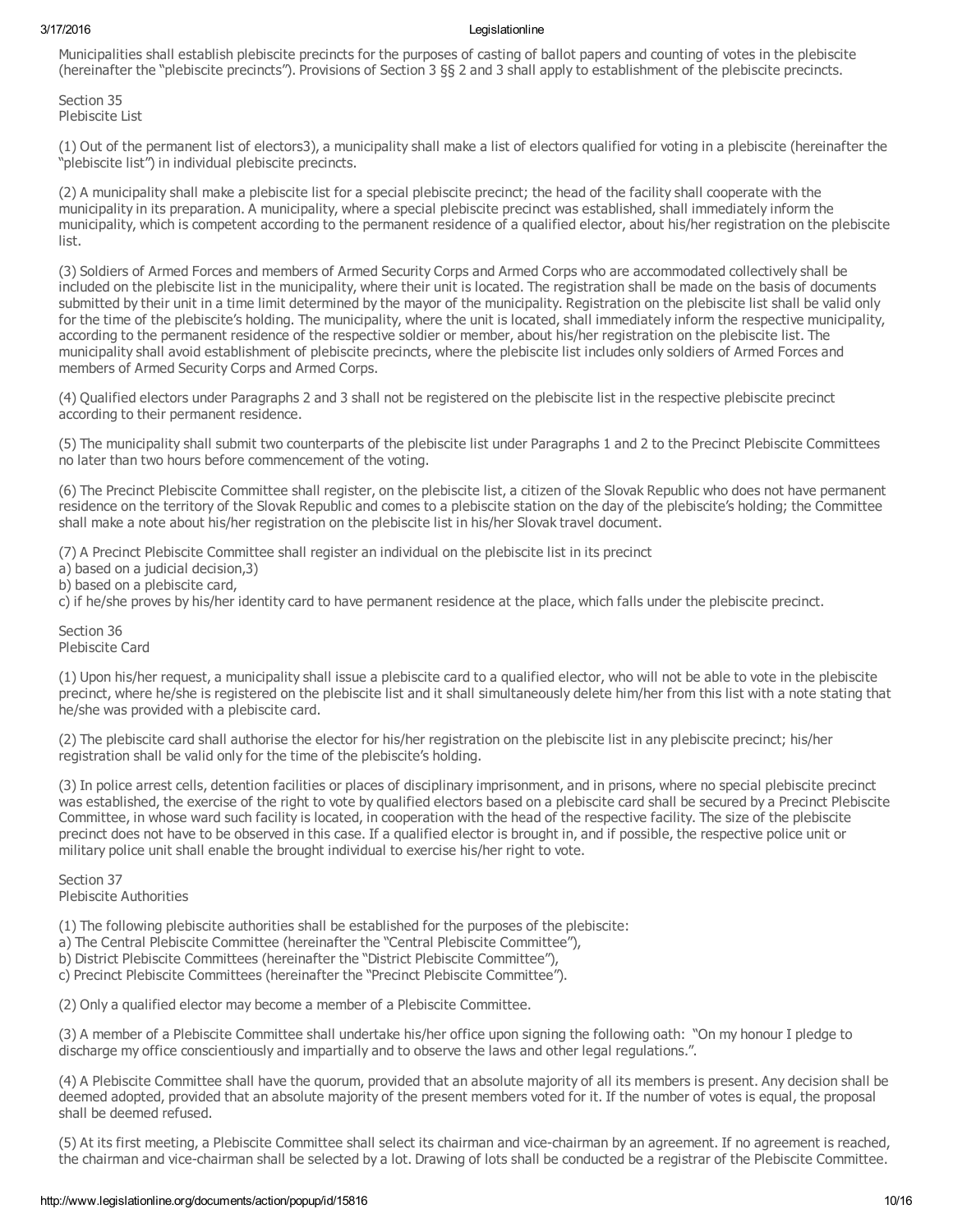(6) If the office of a member of a Plebiscite Committee is terminated, the chairman of the Plebiscite Committee shall call a substitute. The office of a member of the Plebiscite Committee shall terminate upon the day of delivery of a written notice sent by a political party, political movement or a coalition of political parties and political movements, which appointed the member, or upon the day of delivery of a written notice on resignation sent by the member to the chairman.

(7) For the purposes of processing the plebiscite results, the Statistical Office of the Slovak Republic shall establish professional (reporting) units for the Central Plebiscite Committee and the District Plebiscite Committees. Members of professional (reporting) units under Plebiscite Committees shall take an oath with the wording and in the manner under Paragraph 3.

Section 38 Central Plebiscite Committee

(1) Each political party and political movement represented in the National Council shall inform the Prime Minister of the Slovak Republic, no later than 35 days before the plebiscite's holding, about the name, surname and permanent residence of one member of the Central Plebiscite Committee and one substitute member.

(2) The first meeting of the Central Plebiscite Committee shall take place no later than 30 days before the plebiscite's holding; the meeting shall be convoked by the Prime Minister of the Slovak Republic.

(3) The Central Plebiscite Committee shall

a) oversee preparedness of subordinate Plebiscite Committees for fulfilment of the tasks under this Act,

b) decide on complaints about procedure of the District Plebiscite Committees,

c) discuss information provided by the Ministry of Interior of the Slovak Republic about organisational and technical preparation of the plebiscite and it shall propose taking of measures,

d) discuss information provided by the Statistical Office of the Slovak Republic about preparation of processing of the plebiscite results, e) find out the plebiscite results,

f) issue minutes on the plebiscite results and announce the plebiscite results,

g) approve presence of other individuals during counting of votes and reporting of votes in the Precinct Plebiscite Committees and the District Plebiscite Committees.

(4) The Ministry of Interior of the Slovak Republic shall establish a professional and administrative unit that will assist in fulfilment of the tasks of the Central Plebiscite Committee.

Section 39 District Plebiscite Committee

(1) Each political party and political movement under Section 38 § 1 shall inform the head of the District Office, no later than 30 days before the plebiscite's holding, about the name, surname and permanent residence of one member of the District Plebiscite Committee and one substitute member.

(2) The District Plebiscite Committee must have at least five members. Should the District Plebiscite Committee not be established in the manner stipulated in Paragraph 1 or should it have less than five members and should there be no substitute, the missing members of the District Plebiscite Committee shall be appointed by the head of the District Office from among qualified electors.

(3) The first meeting of the District Plebiscite Committee shall take place no later than 25 days before the plebiscite's holding; the meeting shall be convoked by the head of the District Office.

(4) The District Plebiscite Committee shall

a) oversee preparedness of the Precinct Plebiscite Committees for fulfilment of tasks under this Act,

b) decide on complaints about procedure of the Precinct Plebiscite Committees,

c) discuss information about securing of activities of its professional (reporting) unit,

d) oversee finding out of election results in the election precincts; it shall be entitled to request the Precinct Plebiscite Committees for explanations or other information and upon agreement with the Precinct Plebiscite Committee it can correct the found mistakes on its own or request the Precinct Plebiscite Committee to correct the found mistakes,

e) find out the plebiscite results,

f) issue minutes on the plebiscite results and submit it to the Central Plebiscite Committee.

Section 40 Precinct Plebiscite Committee

(1) Each political party and political movement under Section 38 § 1 shall inform the mayor of the municipality, no later than 30 days before the plebiscite's holding, about the name, surname and permanent residence of one member of the Precinct Plebiscite Committee and one substitute member.

(2) The Precinct Plebiscite Committee must have at least five members. Should the Precinct Plebiscite Committee not be established in the manner stipulated under Paragraph 1 or should the number of its members be less than five and should there be no substitute, the missing members of the District Plebiscite Committee shall be appointed by the mayor of the municipality from among qualified electors.

(3) The first meeting of the Precinct Plebiscite Committee shall take place no later than 23 days before the plebiscite's holding; the meeting shall be convoked by the mayor of the municipality.

(4) The Precinct Plebiscite Committee shall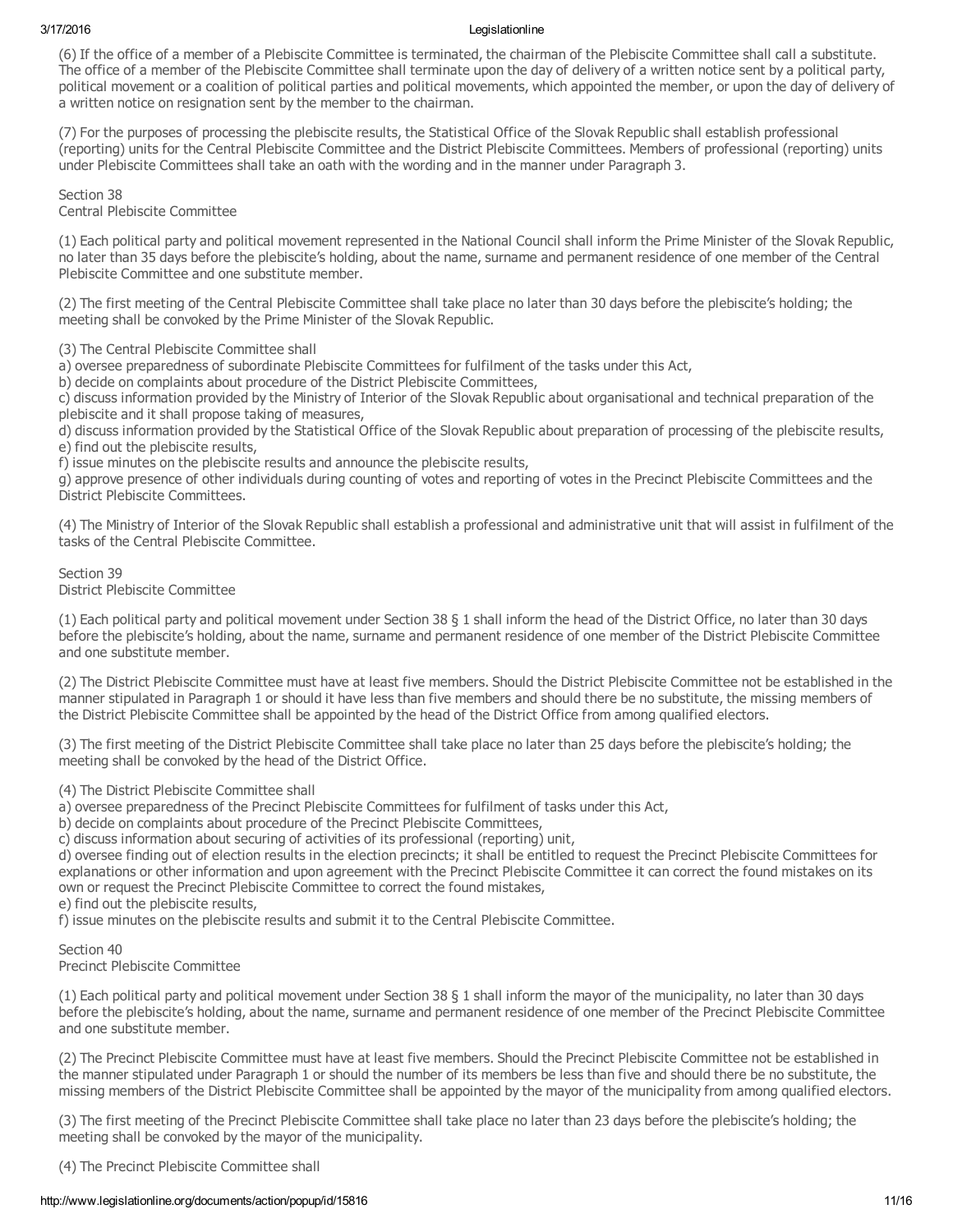a) secure a due course of the plebiscite, above all it shall oversee correct casting of ballot papers and secure tidiness of the plebiscite station and its surroundings,

b) count the votes,

c) issue and submit minutes on the course and result of the plebiscite in the plebiscite precinct and submit them to the respective District Plebiscite Committee,

d) fulfil other tasks assigned by the District Plebiscite Committee or by the Central Plebiscite Committee.

Section 41

Registrar of Plebiscite Committee

(1) A registrar of the Plebiscite Committee shall secure organisational and administrative matters related to preparation and course of meetings of the Plebiscite Committee. He/she shall participate in meetings of the Plebiscite Committee and constitute a nonvoting member.

(2) The registrar

a) of the Central Plebiscite Committee shall be appointed and recalled by the Government of the Slovak Republic,

b) of the District Plebiscite Committee shall be appointed and recalled by the head of the District Office from among employees of the District Office.

c) of the Precinct Plebiscite Committee shall be appointed and recalled by the mayor of the municipality, usually from among employees of the municipality.

(3) The registrar of the Central Plebiscite Committee shall be appointed by the Government of the Slovak Republic no later than 45 days before the plebiscite's holding, the registrar of the District Plebiscite Committee shall be appointed by the head of the District Office no later than 40 days before the plebiscite's holding and the registrar of the Precinct Plebiscite Committee shall be appointed by the mayor of the municipality no later than 40 days before the plebiscite's holding. The registrar shall take an oath with the wording and in the manner under Section 37 § 3.

Section 42 Ballot Paper

(1) A ballot paper must state

a) the day, or days of the plebiscite's holding,

b) the following text:

"I support recalling of the president of the Slovak Republic,

I do not support recalling of the president of the Slovak Republic",

c) an instruction on the manner of voting.

(2) Each ballot paper must include a stamp of the Central Plebiscite Committee and an official stamp of the municipality.

(3) The Ministry of Interior of the Slovak Republic shall secure issuance of the necessary number of ballot papers and their delivery to municipalities.

(4) On the day of the plebiscite's holding, the municipality shall secure delivery of ballot papers to all Precinct Plebiscite Committees no later than two hours before commencement of the poll.

Section 43 Informing of Qualified Electors

(1) No later than 40 days before the plebiscite's holding, the municipality shall inform about the established plebiscite precincts, plebiscite stations and about the plebiscite hours in the manner usual for the municipality.

(2) No later than 20 days before the plebiscite's holding, the municipality shall send a notification to each elector registered on the permanent list of electors3), in which it shall state the plebiscite hours, the plebiscite precinct and the plebiscite station, at which the qualified elector can vote; in the notification, it shall also point out the obligation to prove the elector's identity before voting by an identity card and it shall provide a brief description how to mark the ballot paper.

Section 44 Voting

(1) A qualified elector shall vote personally; he/she may not be represented. A qualified elector shall obtain a ballot paper in a plebiscite station.

(2) A qualified elector shall vote by making a cross on a ballot paper in the respective small frame and by casting a marked ballot paper in a ballot box. The voting shall be secret.

(3) Provisions of Section 15 §§ 12 and 13, Section 21 and Section 22 shall apply to the prohibition to convince for or against certain voting, to preparation of the plebiscite stations, to the polling booths designated for marking of the ballot papers, to commencement of the voting, to the voting, to tidiness of the plebiscite stations, to suspension of the voting and to the close of the voting, while no envelope shall be used for the voting.

Section 45 Assessing Validity of Ballot Papers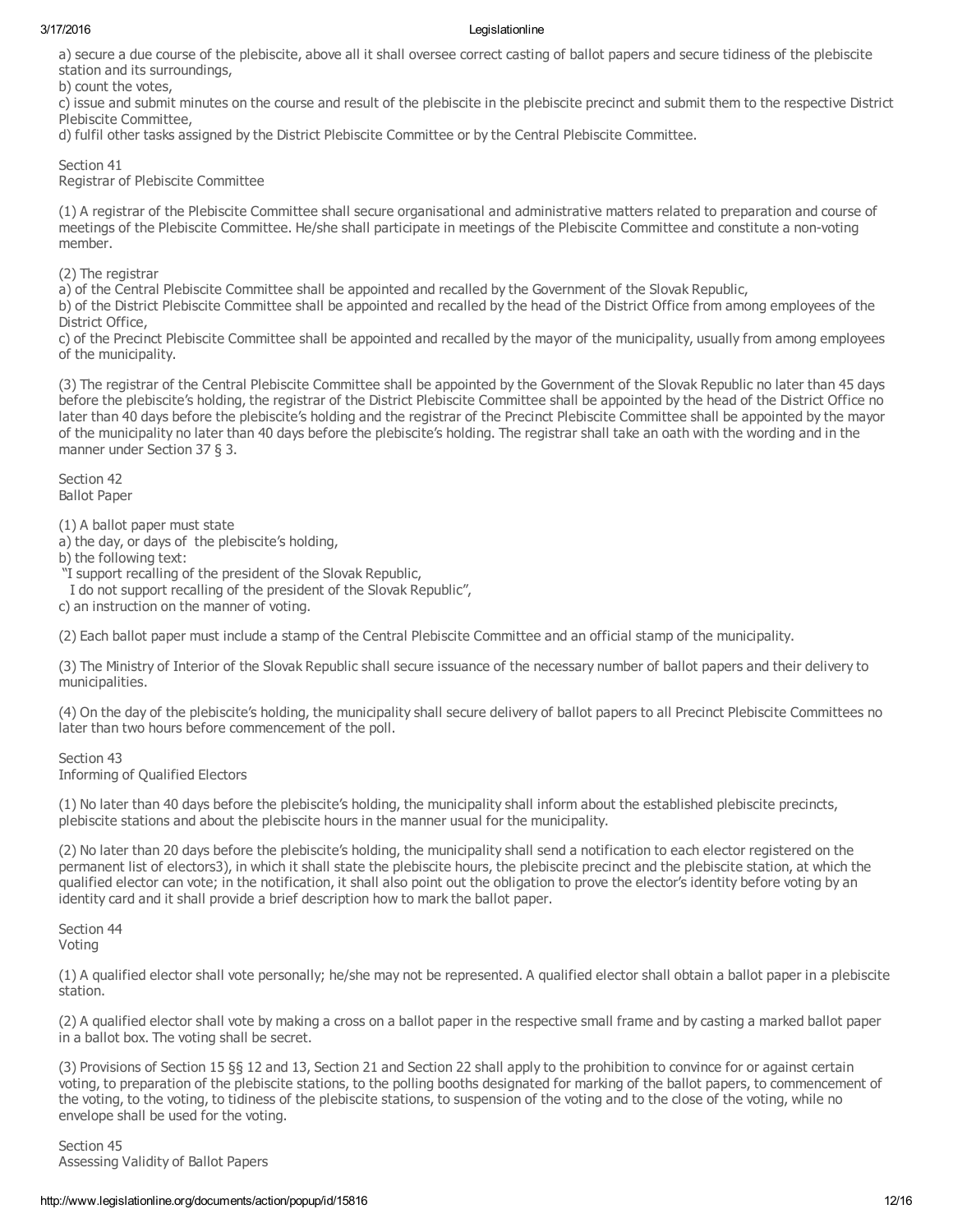(1) A ballot paper shall be invalid if there was cast a document, which does not constitute a ballot paper (Section 42). A ballot paper shall also be invalid, if it is torn in two or more parts or if it is marked in a way other than stipulated under Section 44 § 2, or if it is not marked at all.

(2) In case of doubts about validity of a ballot paper, the final decision shall be taken by the Precinct Plebiscite Committee.

Section 46

Counting of Votes by Precinct Plebiscite Committee

(1) After the close of the poll, the chairman of the Precinct Plebiscite Committee shall order sealing up of unused ballot papers and envelopes and opening of the ballot box. Should the Precinct Plebiscite Committee have also used a mobile ballot box, upon request of citizens, it shall mix the contents of both ballot boxes.

(2) The Precinct Plebiscite Committee shall count the ballot papers and compare the number with records on the plebiscite list.

(3) The Precinct Plebiscite Committee shall count invalid ballot papers and valid ballot papers and determine the number of votes for recalling the president from the office and the number of votes for not recalling the president from the office.

(4) Each member of the Precinct Plebiscite Committee can see the ballot papers. The chairman of the Precinct Plebiscite Committee shall control the counting of votes.

(5) In the room, where the Precinct Plebiscite Committee counts votes, the following persons are entitled to be present apart from its members: the registrar of the Precinct Plebiscite Committee, members of superior Committees and members of their professional (reporting) units, as well as the persons authorised by the Central Plebiscite Committee.

Section 47

Minutes on the Course and Result of Voting in Plebiscite Precincts

(1) A Precinct Plebiscite Committee shall issue two counterparts of the minutes on the course and result of the plebiscite in a plebiscite precinct, which shall be signed by the chairman, vice-chairman and other members of the Committee. If anybody refuses to sign the minutes, the reasons for such refusal shall be noted in the minutes.

(2) The minutes of the Precinct Plebiscite Committee on the course and result of the plebiscite in a precinct shall include

a) the time of commencement and close of the plebiscite, or its suspension, if such is the case,

b) the number of qualified electors registered on the plebiscite list in the precinct,

c) the number of qualified electors who obtained ballot papers,

d) the number of cast ballot papers,

e) the number of cast valid ballot papers and the number of cast invalid ballot papers,

f) the number of votes for recalling the president from the office and number of votes for not recalling the president from the office.

(3) After signing both counterparts of the minutes on the course and result of the plebiscite in the precinct, the chairman of the Precinct Plebiscite Committee shall immediately deliver one counterpart of the minutes to the District Plebiscite Committee and wait for its instruction for termination of activities of the Precinct Plebiscite Committee.

(4) Should the chairman of the Precinct Plebiscite Committee fail to fulfil the obligation under Paragraph 3 within 24 hours after the close of the poll, upon request of the District Plebiscite Committee, the District Plebiscite Committee shall deliver the results of the plebiscite in other plebiscite precincts to the Central Plebiscite Committee.

(5) A Precinct Plebiscite Committee shall seal up the cast ballot papers and plebiscite lists and put them, together with other plebiscite documents, in custody of the municipality.

# Section 48

Minutes of District Plebiscite Committee

(1) A District Plebiscite Committee shall issue two counterparts of the minutes on the result of the plebiscite; the minutes shall be signed by the chairman, vice-chairman and other members of the committee. If anybody refuses to sign the minutes, the reasons for such refusal shall be noted in the minutes.

(2) The District Plebiscite Committee shall determine the results of the plebiscite based on the minutes on the course and result of the plebiscite delivered by the Precinct Plebiscite Committees.

(3) The minutes of the District Plebiscite Committee shall include

a) the number of the Plebiscite precincts and the number of the Precinct Plebiscite Committees, which submitted minutes on the course and result of the plebiscite,

b) the number of qualified electors registered on the plebiscite lists,

c) the number of qualified electors who obtained ballot papers,

d) the number of cast ballot papers,

e) the number of cast valid ballot papers and the number of cast invalid ballot papers,

f) the number of valid votes cast for individual candidates,

g) the number of votes for recalling the president from the office and the number of votes for not recalling the president from the office.

(4) After signing both counterparts of the minutes on the result of the plebiscite, the chairman of the District Plebiscite Committee shall immediately deliver one counterpart of the minutes to the Central Plebiscite Committee and he/she shall wait for its instruction for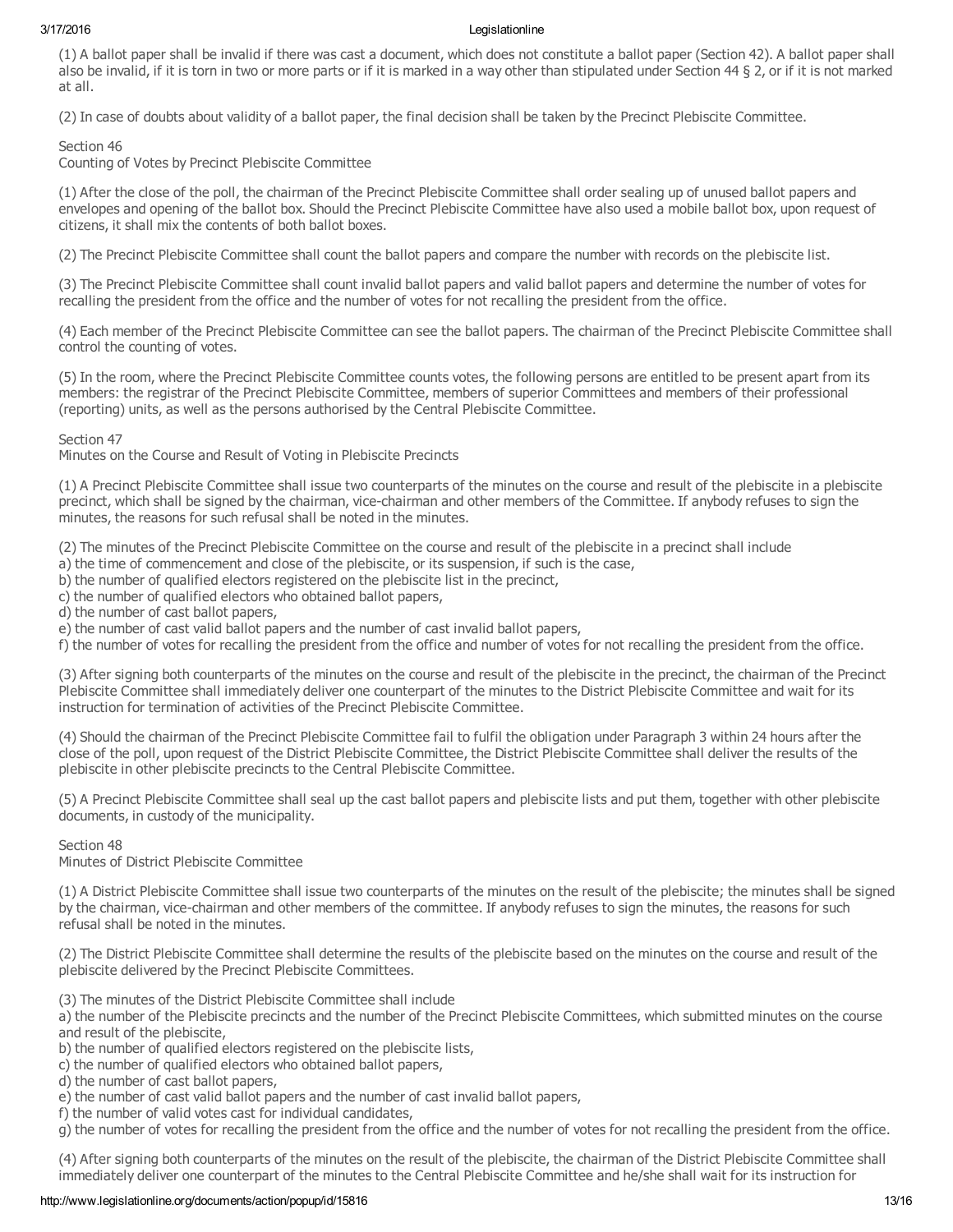termination of activities of the Precinct Plebiscite Committee. He/she shall put the other plebiscite documents in the custody of the municipality.

# Section 49

Minutes of the Central Plebiscite Committee

(1) The Central Plebiscite Committee shall examine the minutes of the Precinct Plebiscite Committees and on their basis, it shall determine the results of the plebiscite.

(2) Based on the minutes of the Precinct Plebiscite Committees on the result of the plebiscite, the Central Plebiscite Committee shall issue two counterparts of the minutes, which shall be signed by the chairman, vice-chairman and other members of the Central Plebiscite Committee. If anybody refuses to sign the minutes, the reasons for such refusal shall be noted in the minutes.

(3) The Central Plebiscite Committee shall state the following in the minutes

a) the number of the plebiscite precincts and the number of Precinct Plebiscite Committees, which delivered the minutes on the result of the plebiscite,

b) the number of districts and the number of the District Plebiscite Committees, which delivered the minutes of the result of the plebiscite,

c) the number of qualified electors registered on the plebiscite lists,

d) the number of qualified electors, who were provided with ballot papers,

e) the number of cast ballot papers,

f) the number of cast valid ballot papers and the number of cast invalid ballot papers,

g) the number of votes for recalling the president from the office and number of votes for not recalling the president from the office.

(4) After signing both counterparts of the minutes on the result of the plebiscite, the Central Plebiscite Committee shall announce the results of the plebiscite and it shall immediately deliver one counterpart of the minutes on the result of the plebiscite to the chairman of the National Council of the Slovak Republic; it shall put other documents on activities of the Central Plebiscite Committee in custody of the Ministry of Interior of the Slovak Republic.

PART THREE COMMON PROVISIONS

Section 50 Means of Support

(1) All means of support, polling stations, plebiscite stations and their equipment shall be secured for the Precinct Election Committees and for the Precinct Plebiscite Committees by municipalities, on whose territories they are established.

(2) All means of support for the District Election Committees and for the District Plebiscite Committees shall be secured by District Offices and all means of support for the Central Election Committee and for the Central Plebiscite Committee shall be secured by the Ministry of Interior of the Slovak Republic.

Section 51 Cooperation of State Authorities and Municipalities

State authorities and municipalities shall be obliged to cooperate in enforcement of this Act.

Section 52 Demands of Committee Members

(1) The office of a member of an Election Committee and of a member of a Plebiscite Committee shall be an honorary office. Discharge of the office of an Election Committee member and of a Plebiscite Committee member shall be deemed other action in a general interest. Due to discharge of his/her office, an Election Committee member and a Plebiscite Committee member must not be limited in exercise of his/her rights and demands resulting from his/her employment or similar labour relation; above all, he/she shall be entitled to a paid holiday,22) or, in case of a sole trader, he/she shall be entitled to a compensation in the amount of a proportionate part of an average wage of an employee of a national economy.

(2) An employer, who paid compensation under Paragraph 1 shall be entitled to reimbursement of the paid amount. A Precinct Election Committee member and a Precinct Plebiscite Committee member shall be entitled to compensation for discharge of the office at times, when he/she is not entitled to the payment of wage under Paragraph 1. The amount of compensation and the manner of payment is regulated by a separate generally binding legal regulation.23)

Section 53 Demands of Candidates

A candidate for the presidential office shall be entitled to provision of an unpaid holiday of 40 days by his/her employer or provider of a similar labour relation, for preparation and course of the campaign.

Section 54 Payment of Election Costs

(1) The cost incurred by the election and the costs incurred by the plebiscite, including the costs of the municipalities, shall be covered